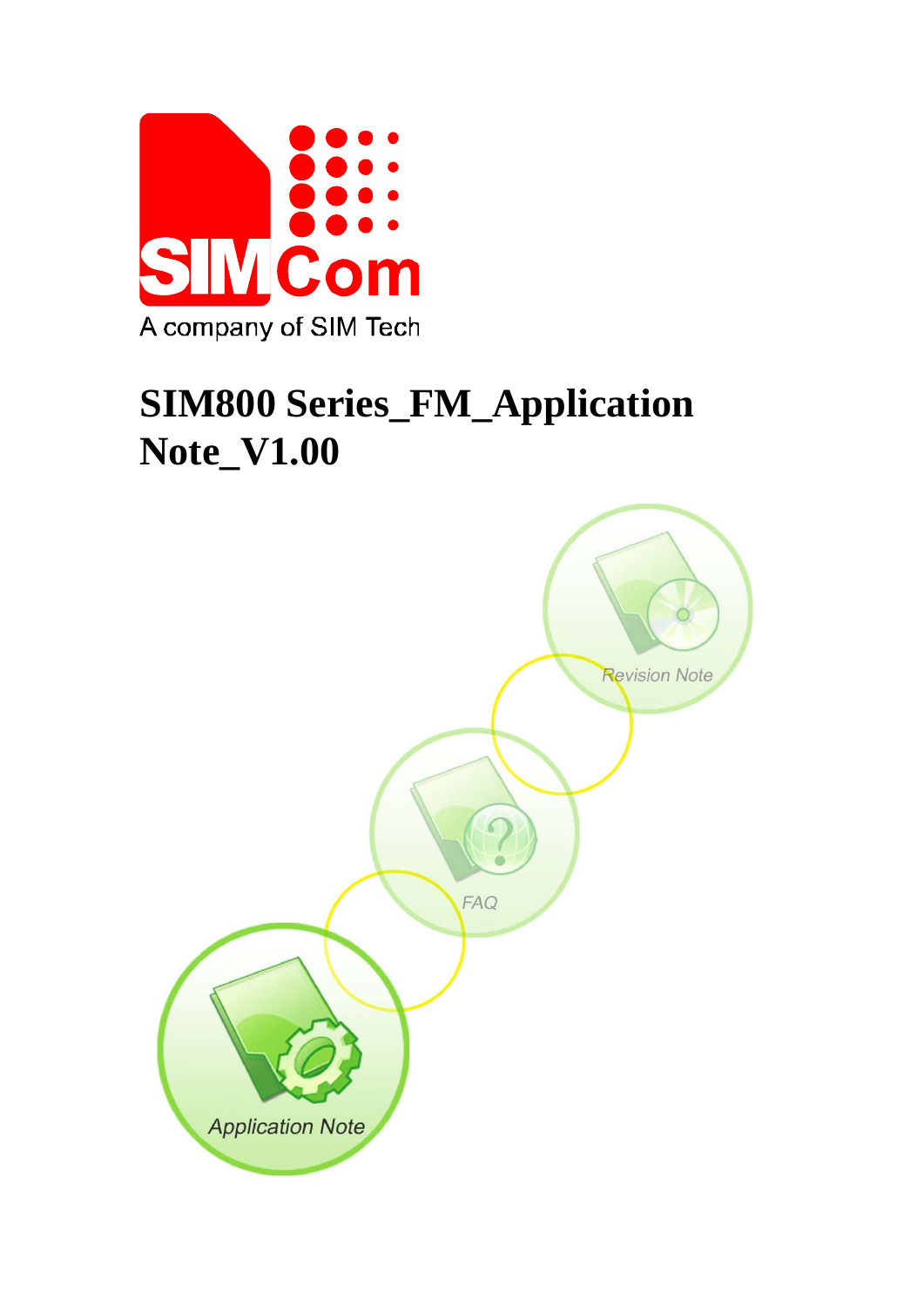

| Document Title      | SIM800 Series_FM_Application Note       |  |
|---------------------|-----------------------------------------|--|
| <b>Version</b>      | 1.00                                    |  |
| <b>Date</b>         | 2013-10-18                              |  |
| <b>Status</b>       | Release                                 |  |
| Document Control ID | SIM800 Series_FM_Application Note_V1.00 |  |

#### **General Notes**

SIMCom offers this information as a service to its customers, to support application and engineering efforts that use the products designed by SIMCom. The information provided is based upon requirements specifically provided to SIMCom by the customers. SIMCom has not undertaken any independent search for additional relevant information, including any information that may be in the customer's possession. Furthermore, system validation of this product designed by SIMCom within a larger electronic system remains the responsibility of the customer or the customer's system integrator. All specifications supplied herein are subject to change.

#### **Copyright**

This document contains proprietary technical information which is the property of Shanghai SIMCom Wireless Solutions Ltd, copying of this document and giving it to others and the using or communication of the contents thereof, are forbidden without express authority. Offenders are liable to the payment of damages. All rights reserved in the event of grant of a patent or the registration of a utility model or design. All specification supplied herein are subject to change without notice at any time.

*Copyright © Shanghai SIMCom Wireless Solutions Ltd. 2013*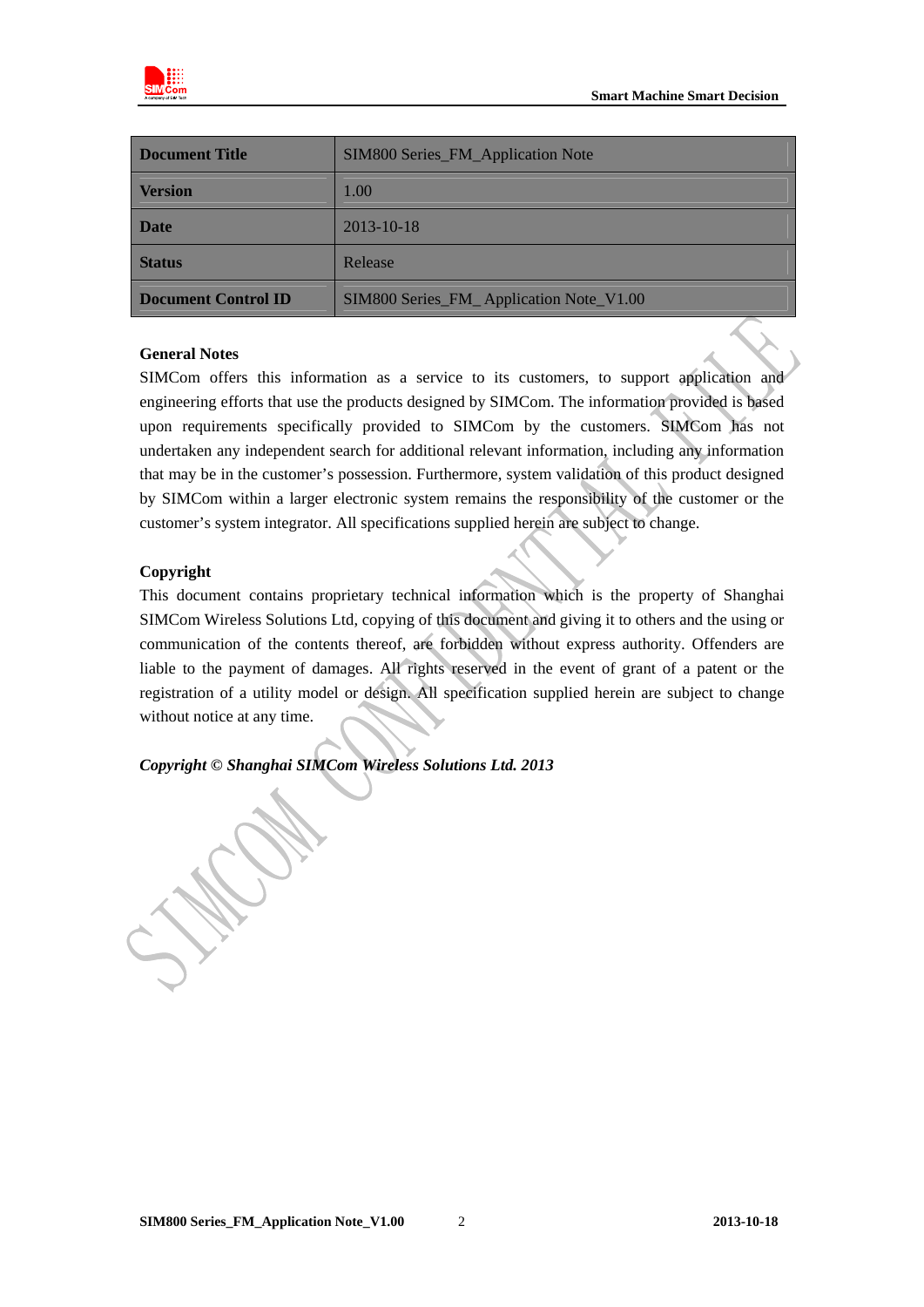

# **Contents**

|    | 1.1. |            |
|----|------|------------|
| 2. |      |            |
|    | 2.1. |            |
|    | 2.2. |            |
|    | 2.3. |            |
|    | 2.4. | $\sqrt{7}$ |
|    | 2.5. |            |
|    | 2.6. |            |
| 3. |      | Q          |
|    |      |            |
|    |      | 10         |
|    | R    |            |
|    |      |            |

 $\overline{3}$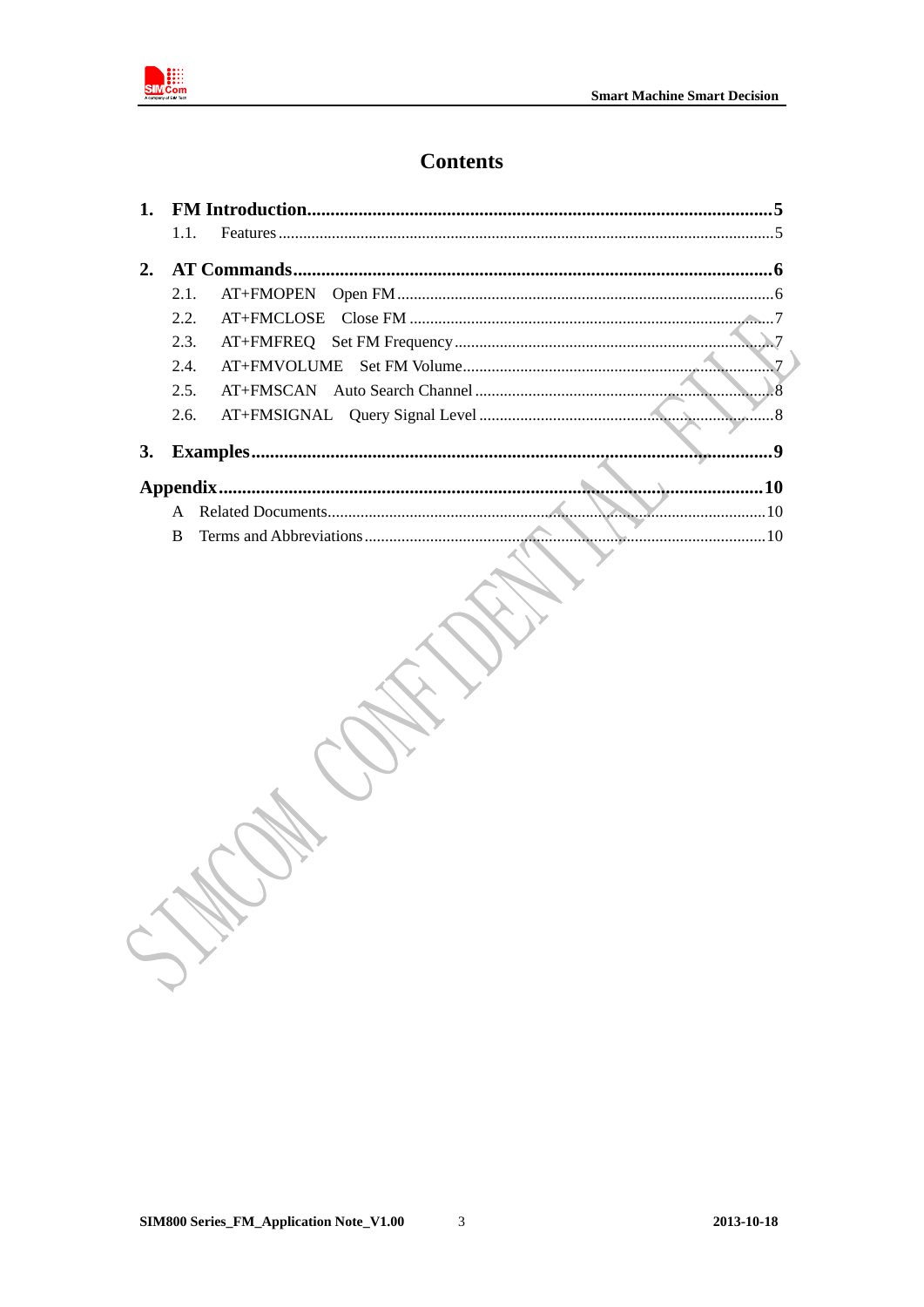

# **Version History**

| Date                  | <b>Version</b> | What is new | <b>Author</b> |
|-----------------------|----------------|-------------|---------------|
| $2013 - 10 - 18$ 1.00 |                | New version | Yong.lu       |

## **Scope**

This document presents the AT commands of FM operation and application examples. This document can apply to SIM800 series modules, including SIM800L and SIM800H.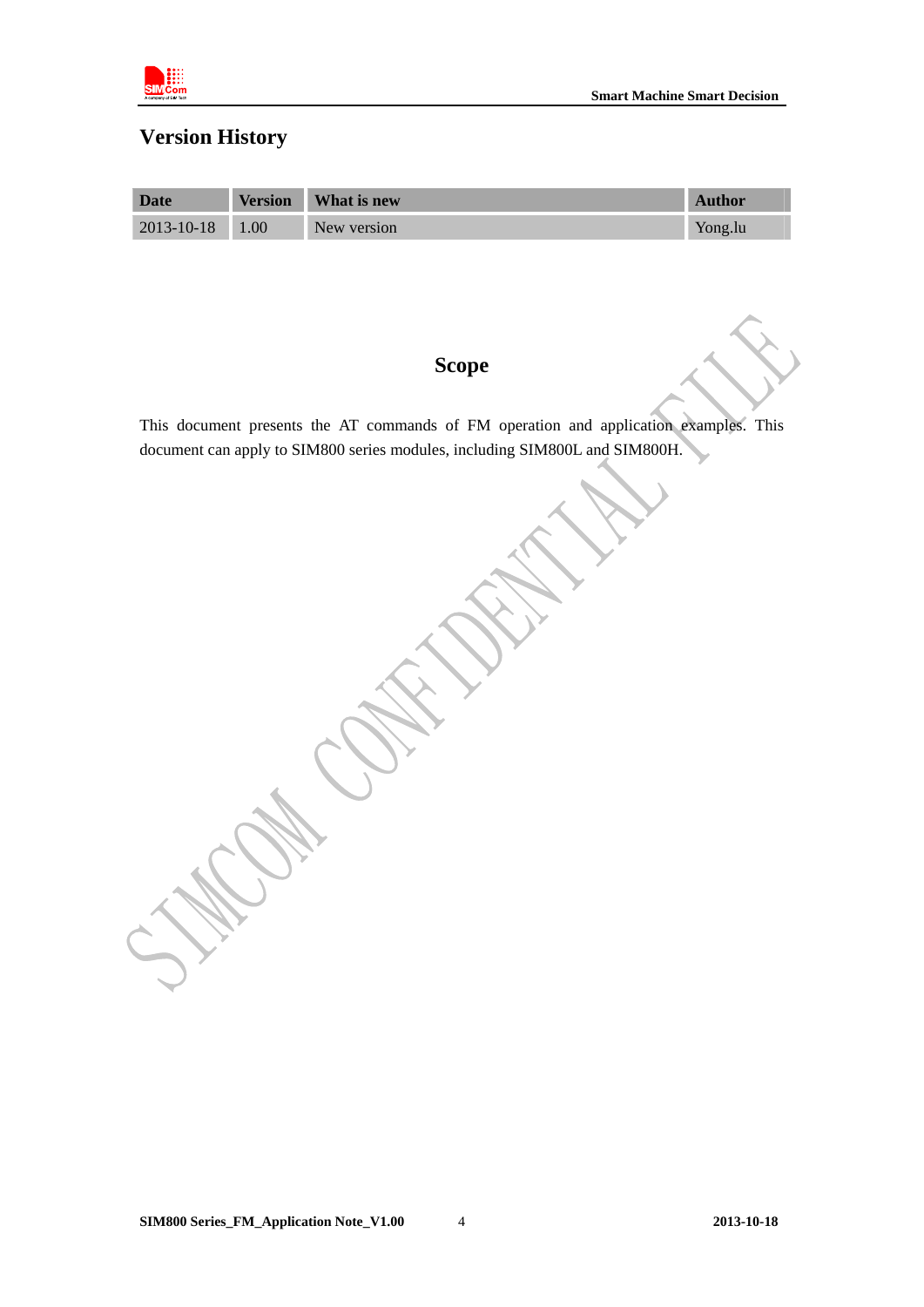<span id="page-4-0"></span>

## **1. FM Introduction**

This chapter introduces the FM application features of SIM800 series modules.

#### **1.1. Features**

FM is frequency modulation radio. The frequency range is limited from 875 to 1080 (87.5MHZ-108.0MHZ). It supports auto search channel.

NOTE: If there is an incoming call after FM function is on, FM will be shut off automatically when incoming call is finished, FM will not re-open automatically.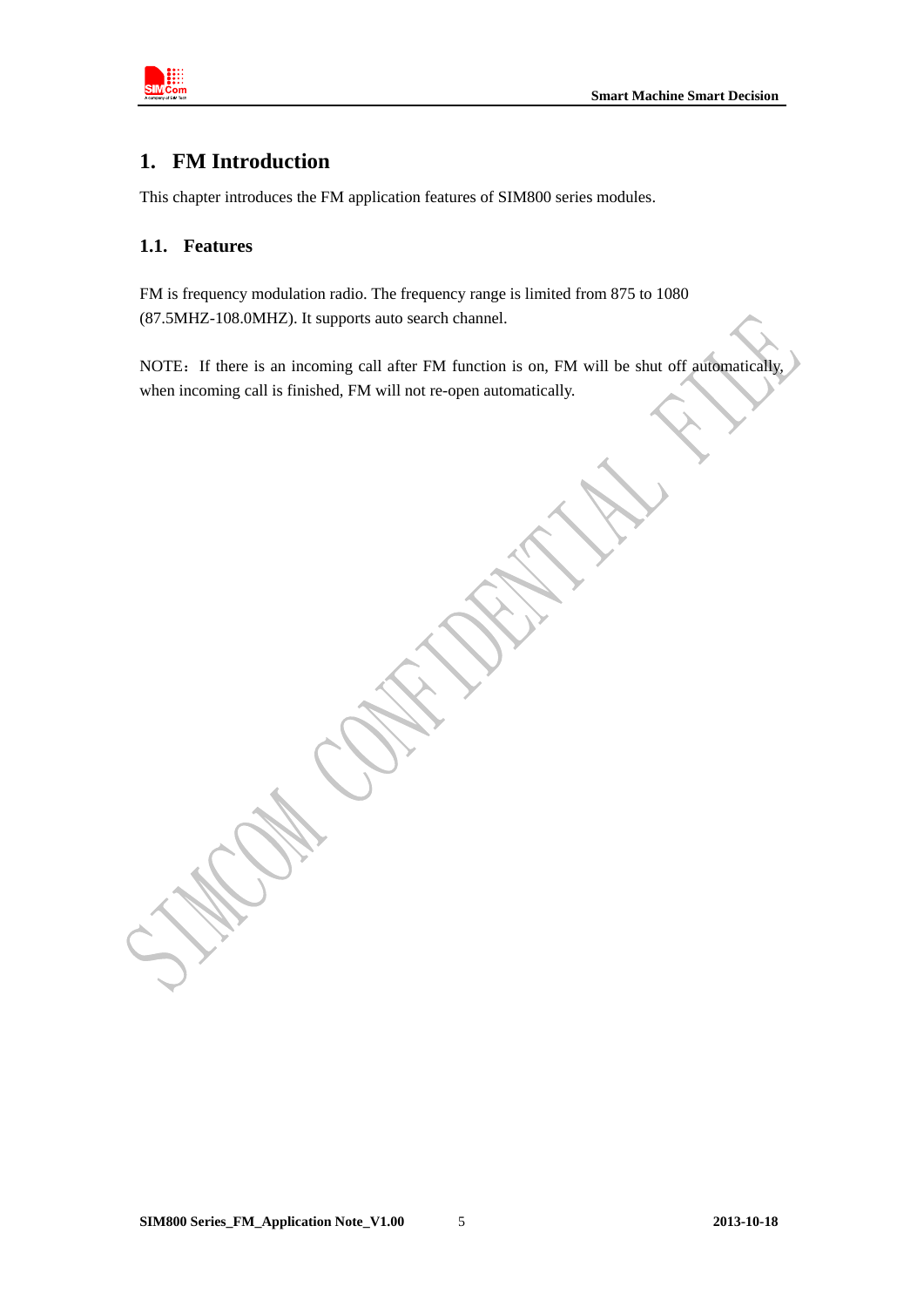<span id="page-5-0"></span>

# **2. AT Commands**

SIM800 series FM AT command overview.

| <b>Command</b> | <b>Description</b>                             |
|----------------|------------------------------------------------|
| AT+FMOPEN      | Open FM                                        |
| AT+FMCLOSE     | Close FM                                       |
| AT+FMFREQ      | <b>Set FM Frequency</b>                        |
| AT+FMVOLUME    | Set FM Volume                                  |
| AT+FMSCAN      | <b>Auto Search Channel</b>                     |
| AT+FMSIGNAL    | Query Signal Level<br>$\overline{\phantom{a}}$ |

## **2.1. AT+FMOPEN Open FM**

| 2.1. AT+FMOPEN Open FM                            |                                                                                                                                                                                                        |
|---------------------------------------------------|--------------------------------------------------------------------------------------------------------------------------------------------------------------------------------------------------------|
| <b>AT+FMOPEN Open FM</b>                          |                                                                                                                                                                                                        |
| <b>Test Command</b><br>$AT+FMOPEN=?$              | Response<br>$+$ FMOPEN: $(0-1)$<br>OK                                                                                                                                                                  |
|                                                   | Parameter<br>See Write Command                                                                                                                                                                         |
| <b>Read Command</b><br><b>AT+FMOPEN?</b>          | Response<br>+FMOPEN: <status>,<device><br/>OK</device></status>                                                                                                                                        |
|                                                   | Parameter<br>See Write Command<br>If the status is 0, the default device is 0, but the device is meaningless.                                                                                          |
| Write Command<br><b>AT+FMOPEN=&lt;</b><br>device> | Response<br>$\overline{\text{OK}}$<br><b>ERROR</b>                                                                                                                                                     |
|                                                   | Parameter<br>FM is closed<br>$<$ status $>$<br>$\mathbf{0}$<br>1 FM is opened<br>Main audio channel<br><device><br/><math>\mathbf{0}</math><br/>Aux audio channel<br/><math>\mathbf{1}</math></device> |
| Reference                                         | Note                                                                                                                                                                                                   |

 $\overline{\mathcal{L}}$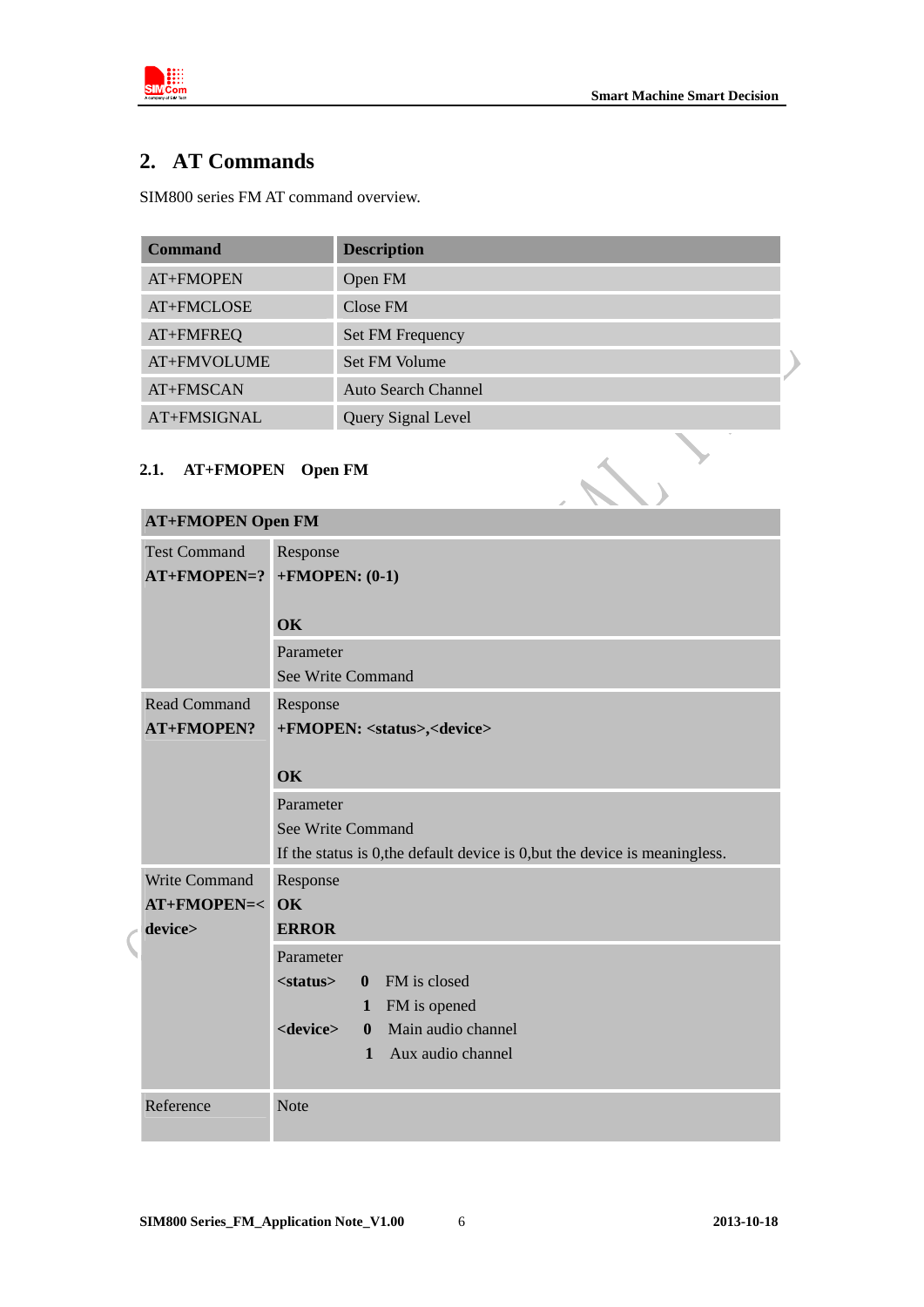<span id="page-6-0"></span>

| 2.2. AT+FMCLOSE Close FM   |                        |
|----------------------------|------------------------|
| <b>AT+FMCLOSE</b> Close FM |                        |
| Execution                  | Response               |
| Command                    | $\overline{\text{OK}}$ |
| <b>AT+FMCLOSE</b>          | <b>ERROR</b>           |
| Reference                  | <b>Note</b>            |

## **2.3. AT+FMFREQ Set FM Frequency**

| AT+FMFREQ Set FM Frequency<br>2.3. |                                                                                                           |  |  |
|------------------------------------|-----------------------------------------------------------------------------------------------------------|--|--|
| <b>AT+FMFREQ</b> Set FM Frequency  |                                                                                                           |  |  |
| <b>Test Command</b>                | Response                                                                                                  |  |  |
|                                    | AT+FMFREQ=? +FMFREQ: (875-1080)                                                                           |  |  |
|                                    | <b>OK</b>                                                                                                 |  |  |
|                                    | Parameter                                                                                                 |  |  |
|                                    | See Write Command                                                                                         |  |  |
| <b>Read Command</b>                | Response                                                                                                  |  |  |
| AT+FMFREQ?                         | +FMFREQ: <freq></freq>                                                                                    |  |  |
|                                    | <b>OK</b>                                                                                                 |  |  |
| Parameter                          |                                                                                                           |  |  |
|                                    | See Write Command                                                                                         |  |  |
| <b>Write Command</b>               | Response                                                                                                  |  |  |
| AT+FMFREQ=<                        | <b>OK</b>                                                                                                 |  |  |
| freq                               | <b>ERROR</b>                                                                                              |  |  |
|                                    | Parameter                                                                                                 |  |  |
|                                    | The FM frequency. The range is limited from 875 to<br>$<$ freq $>875-1080$<br>1080 (87.5 MHz - 108.0 MHz) |  |  |
| Reference                          | <b>Note</b>                                                                                               |  |  |
|                                    | FM must have been opened.                                                                                 |  |  |

#### **2.4. AT+FMVOLUME Set FM Volume**

## **AT+FMVOLUME Set FM Volume**

| <b>Test Command</b> | Response                              |
|---------------------|---------------------------------------|
|                     | $AT+FMVOLUM$ +FMVOLUME: (0-6)         |
| $E=?$               |                                       |
|                     | OK                                    |
|                     | Parameter                             |
|                     | See Write Command                     |
| Read Command        | Response                              |
|                     | AT+FMVOLUM +FMVOLUME: <value></value> |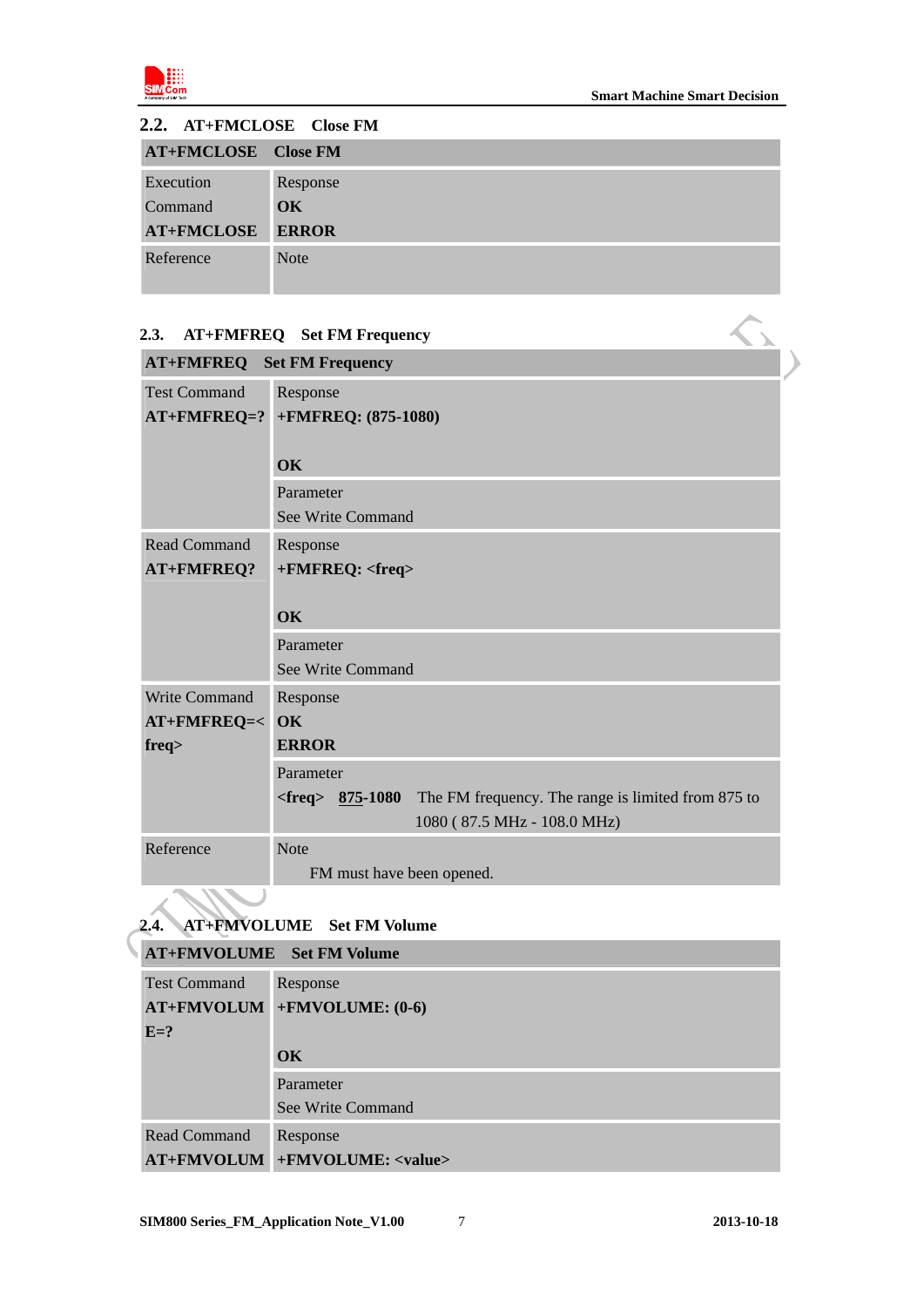<span id="page-7-0"></span>

 $\overline{z}$ 

 $\blacktriangle$ 

| E?             |                                            |
|----------------|--------------------------------------------|
|                | <b>OK</b>                                  |
|                | Parameter                                  |
|                | See Write Command                          |
| Write Command  | Response                                   |
| AT+FMVOLUM OK  |                                            |
| $E = < value>$ | <b>ERROR</b>                               |
|                | Parameter                                  |
|                | $\langle$ value $\rangle$ 0.6 volume level |
|                |                                            |
| Reference      | <b>Note</b>                                |
|                |                                            |

#### **2.5. AT+FMSCAN Auto Search Channel**

| <b>AT+FMSCAN</b> Auto Search Channel |                                           |  |
|--------------------------------------|-------------------------------------------|--|
| Execution                            | Response                                  |  |
| Command                              | $\mathcal{L}$ <channel></channel>         |  |
| <b>AT+FMSCAN</b>                     | $[<\text{CR}>\text{LLF}>$ < channel $>$ ] |  |
|                                      |                                           |  |
|                                      | $\overline{\text{OK}}$                    |  |
|                                      | Parameter                                 |  |
|                                      | <channel> auto search channel</channel>   |  |
| Reference                            | <b>Note</b>                               |  |
|                                      | FM must have been opened.                 |  |

# **2.6. AT+FMSIGNAL Query Signal Level**

 $\big($ 

|                      | <b>AT+FMSIGNAL</b> Query Signal Level                                                 |  |
|----------------------|---------------------------------------------------------------------------------------|--|
| <b>Write Command</b> | Response                                                                              |  |
| <b>AT+FMSIGNAL</b>   | +FMSIGNAL: freq[ <freq>]:<level></level></freq>                                       |  |
| $=\frac{1}{2}$       |                                                                                       |  |
|                      | $\overline{\text{OK}}$                                                                |  |
|                      | Parameter                                                                             |  |
|                      | $\epsilon$ = $\epsilon$ = 875-1080 The FM frequency. The range is limited from 875 to |  |
|                      | 1080 (87.5 MHz - 108.0 MHz)                                                           |  |
|                      | $\le$ <b>level</b> $> 0$ -112 Signal Level                                            |  |
| Reference            | <b>Note</b>                                                                           |  |
|                      | FM must have been opened.                                                             |  |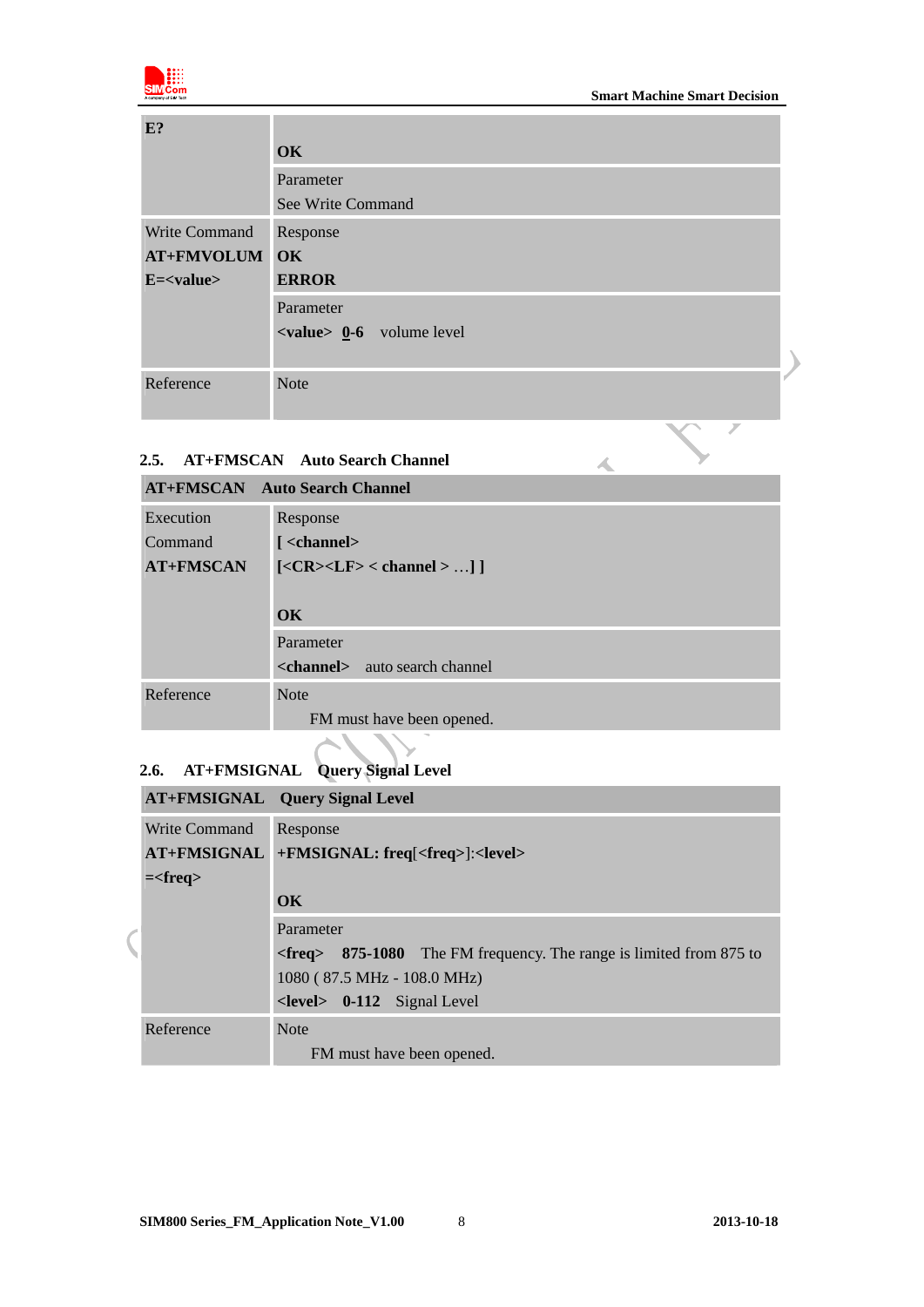<span id="page-8-0"></span>

# **3. Examples**

In the "Grammar" columns of following tables, input of AT commands are in black , module return values are in blue.

| <b>Grammar</b>                                   | <b>Description</b>                                               |
|--------------------------------------------------|------------------------------------------------------------------|
| AT+FMOPEN=1<br>OK                                | Open FM. FM data would be outputted<br>through aux audio channel |
| AT+FMVOLUME=6<br>OK                              | Set FM volume                                                    |
| AT+FMSCAN<br>948                                 | Auto search FM channel                                           |
| 950                                              |                                                                  |
| 952                                              |                                                                  |
| 954                                              |                                                                  |
| 956                                              |                                                                  |
| 962                                              |                                                                  |
| 968                                              |                                                                  |
| <b>OK</b>                                        |                                                                  |
| AT+FMFREQ=948<br><b>OK</b>                       | Set FM channel at 94.8MHZ                                        |
| AT+FMSIGNAL=948<br>+FMSIGNAL: freq[948]:32<br>OK | Query 94.8MHZ signal level                                       |
| AT+FMCLOSE<br>OK                                 | Close FM                                                         |

 $\big($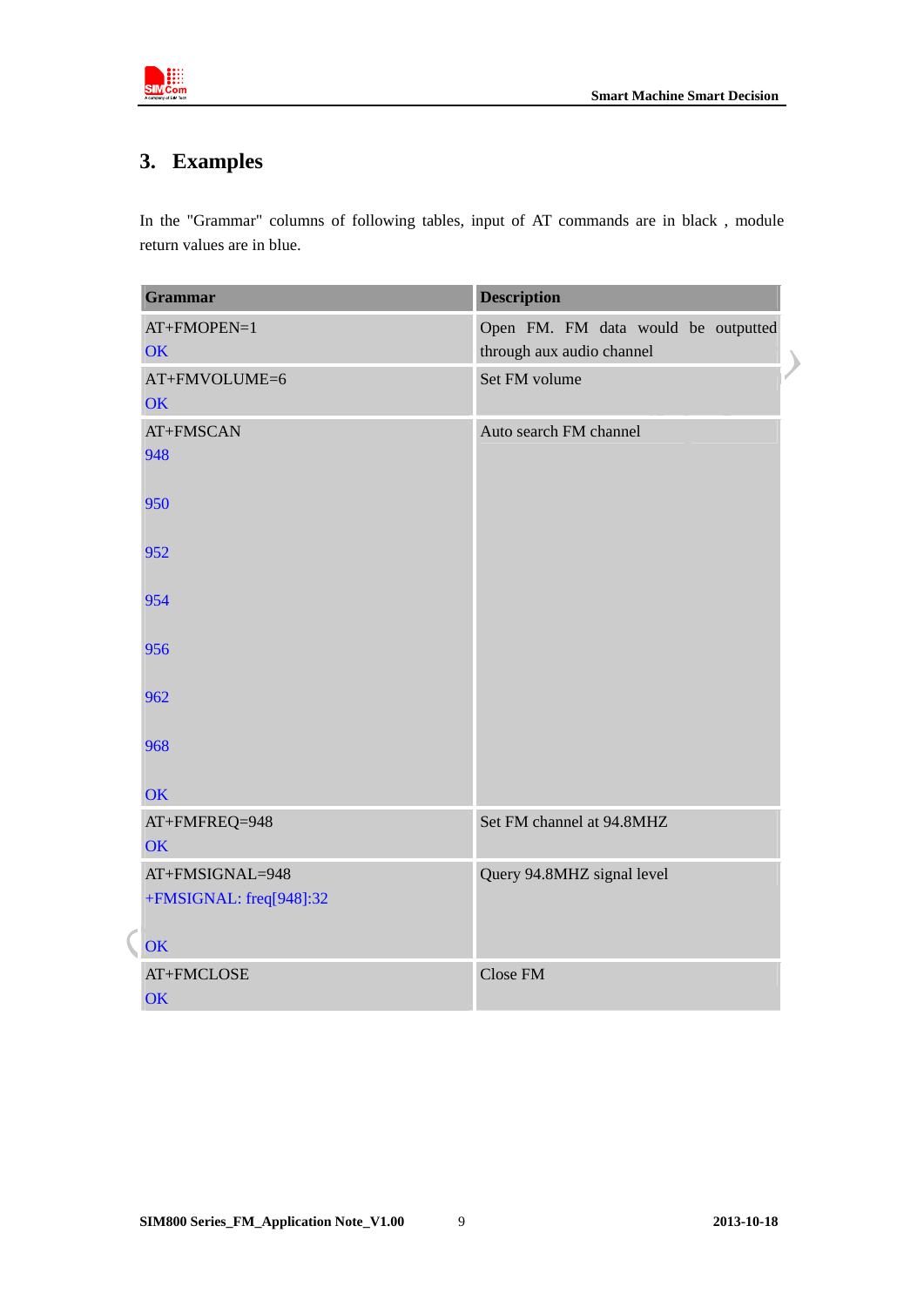<span id="page-9-0"></span>

# **Appendix**

## **A Related Documents**

| <b>SN</b> | Document name                   | <b>Remark</b> |
|-----------|---------------------------------|---------------|
|           | SIM800 Series AT Command Manual |               |

#### **B Terms and Abbreviations**

| <b>Abbreviation Description</b> |                            |  |  |
|---------------------------------|----------------------------|--|--|
| <b>FM</b>                       | Frequency Modulation Radio |  |  |
|                                 |                            |  |  |
|                                 |                            |  |  |
|                                 |                            |  |  |